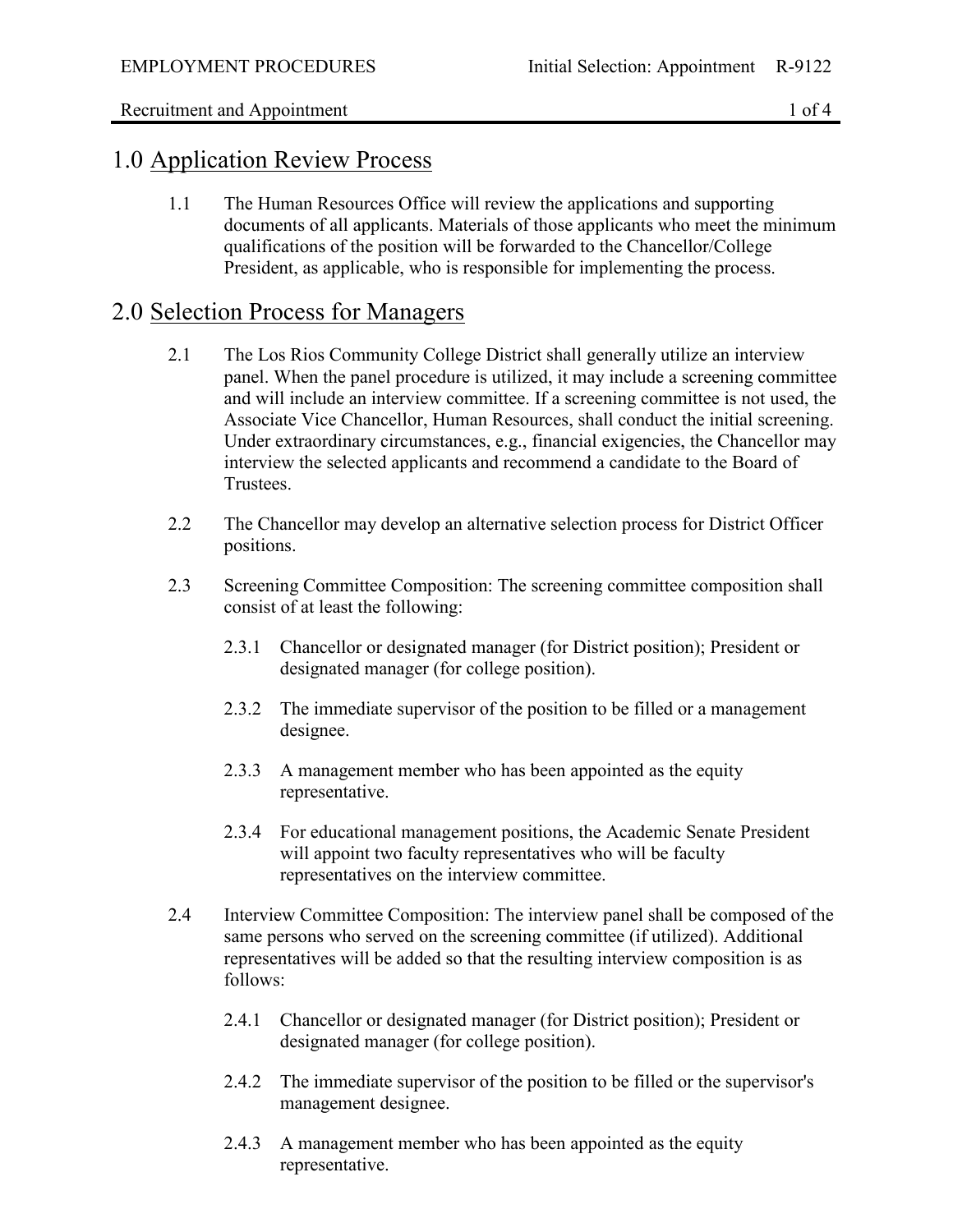Recruitment and Appointment 2 of 4

- 2.4.4 For educational management positions, faculty members selected by the Academic Senate President:
	- 2.4.4.1 When hiring at the dean level, a total of three or four faculty members shall be appointed by the Academic Senate President, depending on the number of administrative members of the committee.
	- 2.4.4.2 When hiring other educational managers, three faculty members shall be appointed.
- 2.4.5 For college positions, a District manager appointed by the Chancellor; for District positions, a College President or management designee shall be included.
	- 2.4.5.1 When hiring at the dean level or below, the appointment of a manager is optional, at the discretion of the Chancellor or President.
- 2.4.6 A member of the classified staff. If a classified employee was selected under Section 2.4.7 below, this requirement will have been satisfied. The classified employee will be selected by the College President (or the Chancellor for District positions) with recommendation by a recognized classified committee where it exists.
- 2.4.7 When hiring a classified manager, a classified employee or faculty member with expertise in the area may be selected by the Chancellor (District position) or President (College position). An outside consultant may also be utilized.
- 2.4.8 Any other person the Chancellor or College President deems necessary.
- 2.5 The interview committee membership shall include at least one or more members who have received staff diversity/equity training.
- 2.6 The chair of the screening and interview committee shall be a management employee appointed by the Chancellor (District position) or President (college position).
- 2.7 Following the interview, committee members shall rank the interviewed applicants independently and without prior discussion. The individual ranking shall be given to the interview committee chairperson and equity representative.
- 2.8 The committee chairperson and equity representative shall privately summarize the rankings and report the names of the top five candidates (in alphabetical order) to the committee.
- 2.9 The Chancellor*,* or President, and/or appropriate District or College Manager shall be invited to join the interview committee for a discussion of the strengths and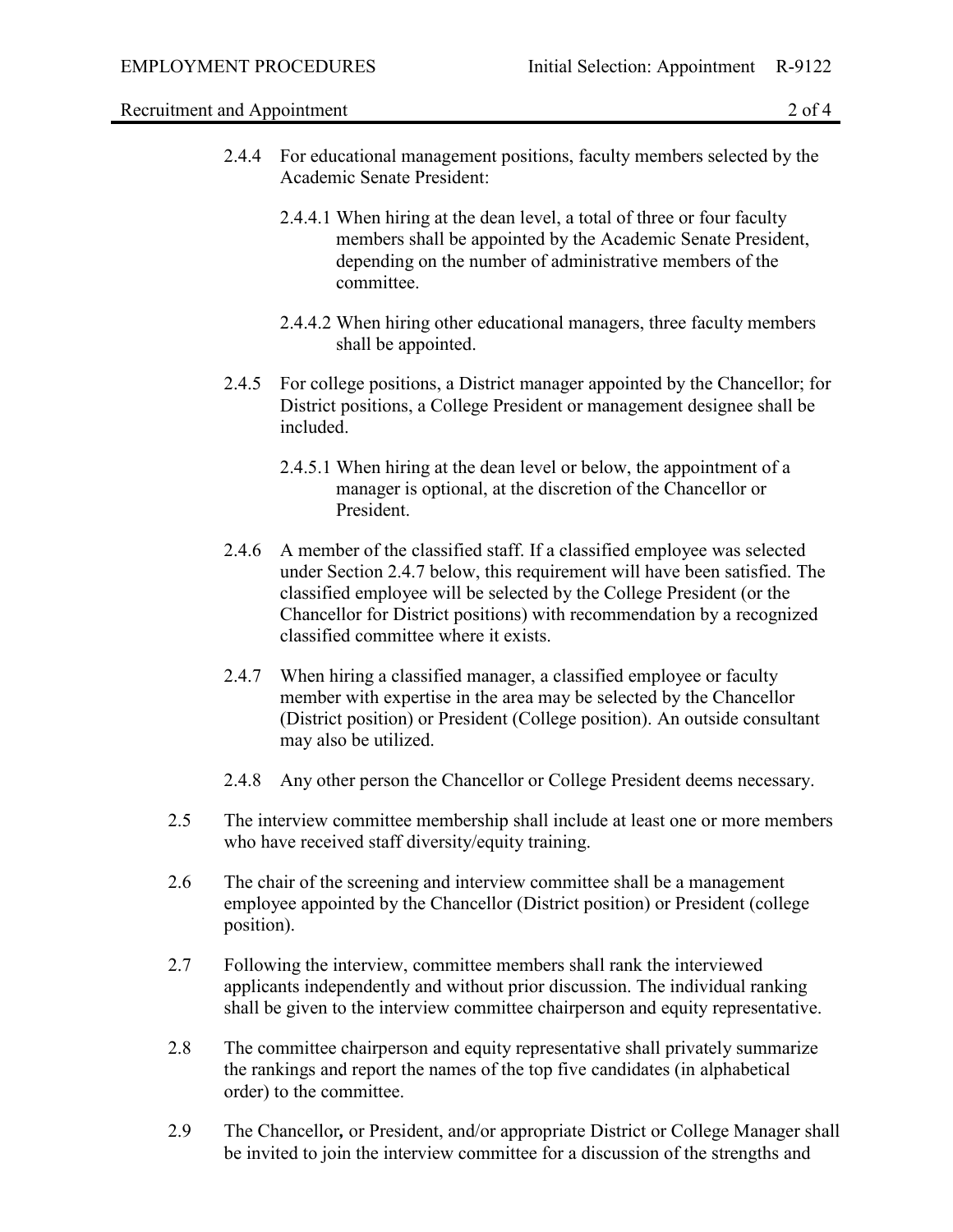#### Recruitment and Appointment 3 of 4

weaknesses of the top five candidates. Following the discussion, the committee will recommend no fewer than three of the top five candidates for further consideration.

- 2.10 The Academic Senate President may review the original committee rankings on a confidential basis with the President.
- 2.11 The Chancellor or President shall interview, check the references and evaluate the final candidates. Applicants who are under final consideration may be requested to spend some time with appropriate persons in the District Office or at the College.
- 2.12 If the Chancellor or President has concerns about the final candidates, the Chancellor may convene a meeting of the committee to determine if there are additional candidates that could be considered. If there are none, the position may be re-advertised and/or a new job description developed.
- 2.13 The Chancellor will review all recommendations for management positions. If approved, the recommendation will be forwarded to the Board of Trustees. Following an appointment by the Board of Trustees, Human Resources will contract the appointee and notify all unsuccessful applicants.

# 3.0 Confidential Employee Selection

3.1 The selection of applicants for an open confidential position shall follow the process for classified employees.

## 4.0 Status of Management Employees

- 4.1 If a regular tenured academic employee of the District is assigned to a management position, that employee retains tenure in the District but does not obtain tenure in a management position.
- 4.2 If a regular classified employee of the District is assigned to a management position, that employee does not retain previously earned permanent status in the District.

## 5.0 Limited Term Appointments / Management

5.1 The Chancellor may make limited term appointments through the transfer, reassignment, or recruitment process for the purpose of coverage during leaves of management employees, or for a special project.

# 6.0 State Department of Justice Review

6.1 Applicants shall be fingerprinted via Live Scan at a qualified law enforcement agency. Employment shall not commence until clearance has been approved by Human Resources.